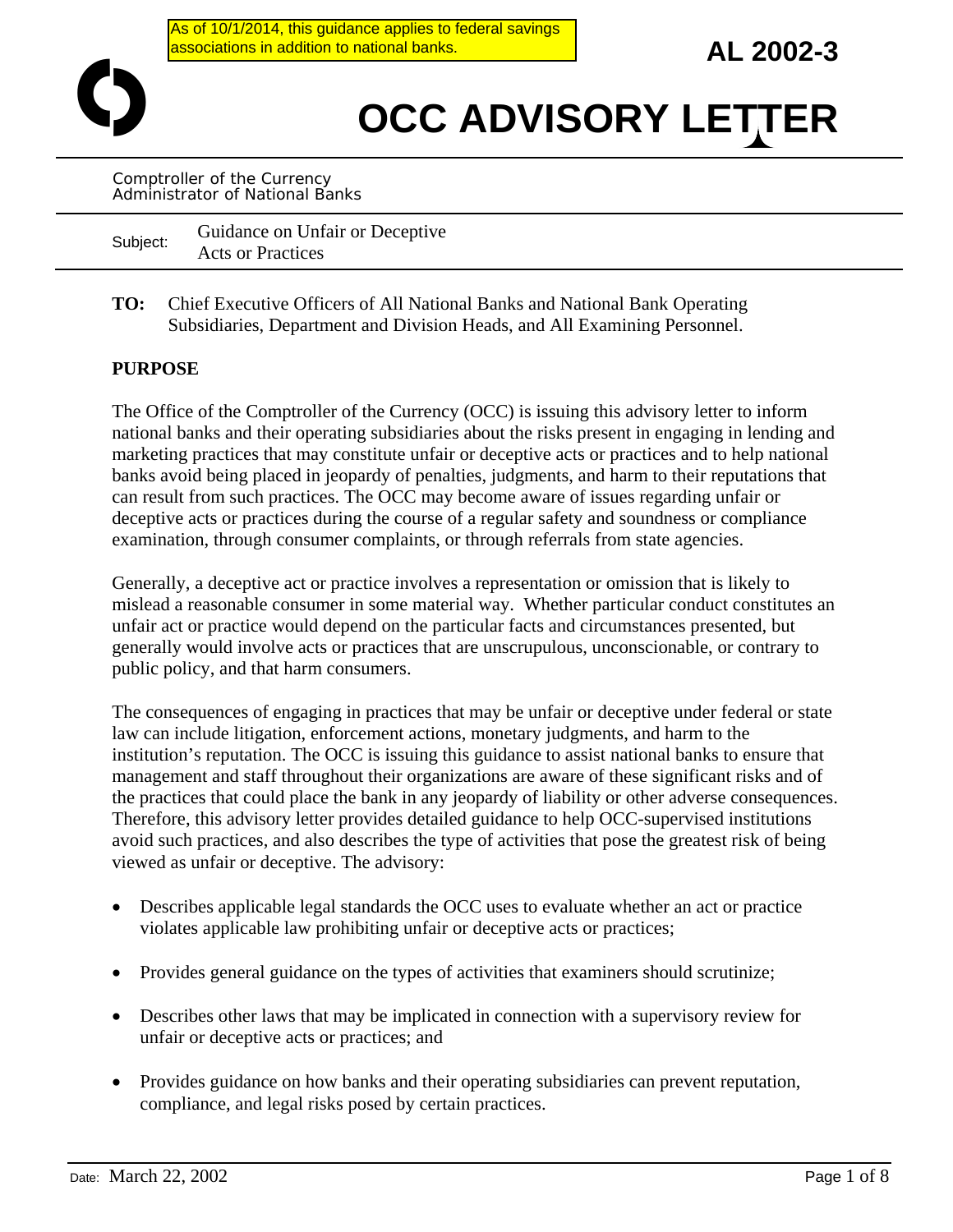# **BACKGROUND**

One consequence of increasing competition among lenders has been the aggressive marketing of various forms of secured and unsecured consumer credit, along with credit-related products. Often this marketing takes place through large direct mail and telemarketing campaigns. Advances in information technology, increased access to information on customers, and sophisticated use of credit bureau information have fueled the rise of "preapproved" solicitations for credit cards and other consumer credit. These efforts have been enhanced by amendments to the Fair Credit Reporting Act that loosened restrictions on obtaining prescreened mailing lists from credit reporting agencies that are used in this form of targeted marketing. Finally, banks and their subsidiaries also increasingly rely on independent agents, such as telemarketers, to market and offer services on behalf of the bank or subsidiary.<sup>1</sup>

The OCC has found that these developments create increased risk that the institution may engage in practices, including unfair or deceptive acts or practices, that cause customer dissatisfaction, harm to the company's reputation, and even litigation and government enforcement actions. Engaging in practices that harm customer relations can undermine the institution's reputation and its ability to retain customers. The OCC encourages national banks and their operating subsidiaries to review their practices to guard against activities that pose risks of the sort described in this advisory or that could undermine customer trust in the institution, and to take corrective action where needed.

# **COMPLIANCE AND LEGAL RISKS**

Banks and their operating subsidiaries should exercise diligence to ensure that, in marketing their products and services, they avoid violating applicable standards concerning unfair or deceptive acts or practices. Failure to comply with statutory and regulatory requirements may lead to administrative actions, including enforcement actions to address violations and to ensure appropriate corrective action; lawsuits; and civil penalties.

 $1$  The OCC will treat arrangements in which a third party provides services on behalf of the bank, including marketing services, to bank customers as subject to the provisions of the Bank Service Company Act, 12 USC 1867(c). Therefore, the OCC has authority to examine the performance of these services by the third party to the same extent as if the bank itself were performing the services on its own premises. Such examinations would evaluate potential supervisory and reputation risks and compliance with applicable law, including prohibitions on engaging in unfair or deceptive acts or practices. Pursuant to 12 CFR 8.6(a), the OCC may assess a national bank a special examination or investigation fee when the OCC examines or investigates the activities of a third-party service provider.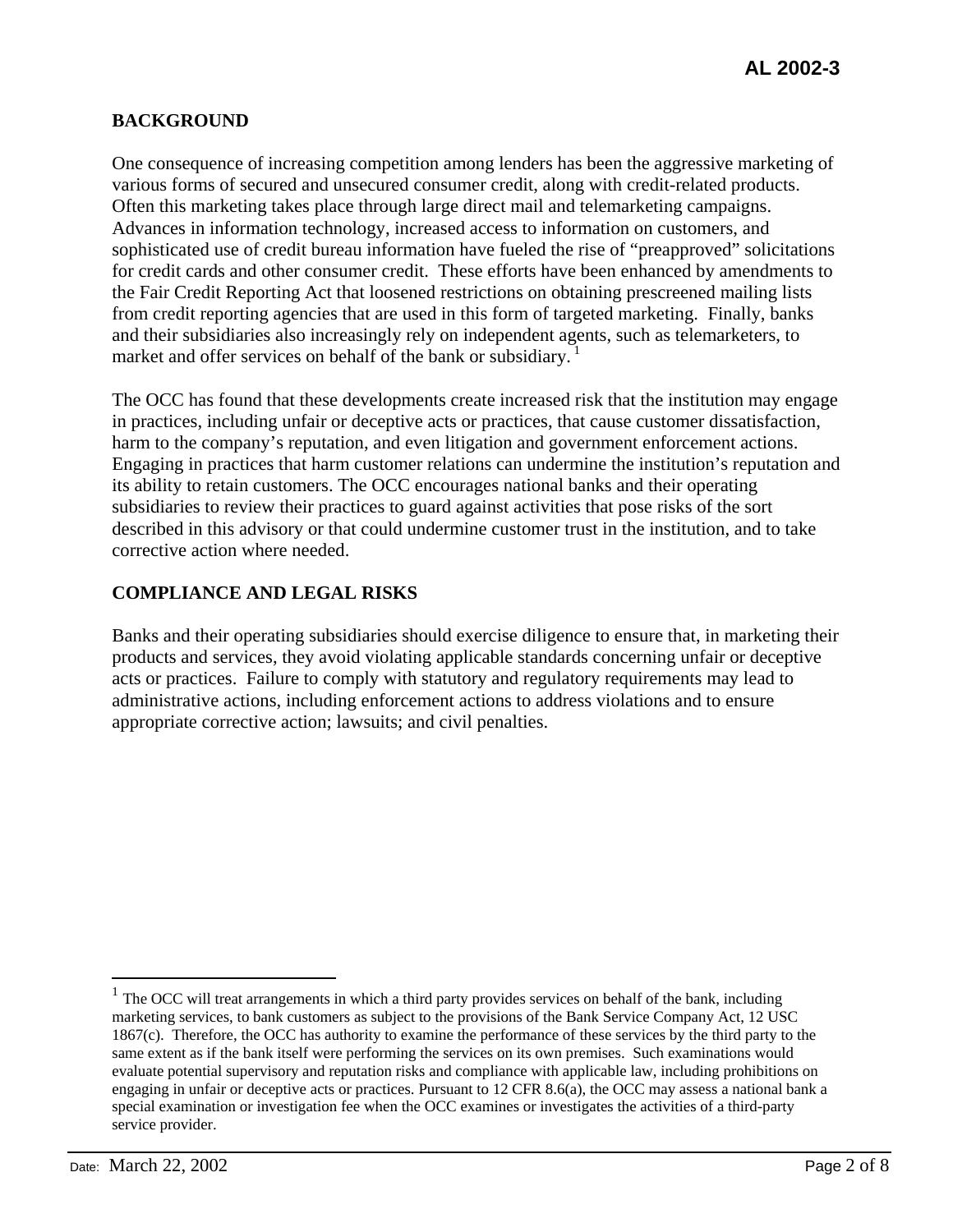## **Key Statutory and Regulatory Standards**

#### Federal Trade Commission Act Prohibitions on Unfair or Deceptive Acts or Practices

Unfair or deceptive acts or practices are unlawful under federal and State law.<sup>2</sup> Section 5 of the Federal Trade Commission Act (FTC Act), 15 USC 45(a)(1), prohibits "unfair or deceptive acts or practices in or affecting commerce." Under section 8 of the Federal Deposit Insurance Act, 12 USC 1818, the OCC may take appropriate enforcement actions against national banks and their subsidiaries for violations of *any* law or regulation, which necessarily includes section 5 of the FTC Act.<sup>3</sup> Certain unfair or deceptive acts or practices by banks and their subsidiaries have been specifically prohibited by regulation. Other acts or practices may be determined to be unfair or deceptive on a case-by-case basis, under the standards set forth in the FTC Act. *Section 5 of the Federal Trade Commission Act* 

Deceptive acts or practices.

Practices may be found to be *deceptive* and thereby unlawful under section 5 of the Federal Trade Commission Act (FTC Act) if the following three factors, derived from principles applied by the Federal Trade Commission, are present:<sup>4</sup>

**–** There is a representation, omission, act or practice that is likely to mislead.

Practices that can be misleading or deceptive include false oral and written representations; misleading claims about costs of services or products; use of bait-andswitch techniques; and failure to provide promised services or products. For example, there is an implied representation that a product or service is fit for the purposes for which it is sold or marketed. In addition, the focus of this inquiry is on whether a practice is *likely to* mislead, rather than on whether it actually misleads. The OCC will consider the entire advertisement, transaction, or course of dealing in determining whether practices are misleading.

The act or practice would be deceptive from the perspective of a reasonable consumer.

The totality of the circumstances and the net impression that is made will be evaluated in making this determination. Failure to provide information also may be a deceptive act or practice and will be evaluated from the perspective of whether a reasonable consumer is

<sup>3</sup>*See* 12 USC 1818.

 $2$  A number of state laws prohibit unfair or deceptive acts or practices, and such laws may be applicable to insured depository institutions. *See, e.g.,* Cal. Bus. Prof. Code 17200 *et seq*. and 17500 *et seq*. Operating subsidiaries, which operate effectively as divisions or departments of their parent national bank, also may be subject to such state laws. Congress explicitly acknowledged that national bank operating subsidiaries engage "solely in activities that national banks are permitted to engage in directly and are conducted subject to the same terms and conditions that govern the conduct of such activities by national banks."  $12 \text{ USC } 24a(g)(3)$ . Pursuant to  $12 \text{ CFR } 7.4006$ , state laws apply to national bank operating subsidiaries to the same extent that those laws apply to the parent national bank, unless otherwise provided by federal law or OCC regulation. The OCC has authority under, *inter alia*, 12 USC 1818(b)(3), 12 CFR 5.34(e)(3), and 12 USC 484 to enforce state laws against national bank operating subsidiaries.

<sup>&</sup>lt;sup>4</sup> These principles are derived from the Policy Statement on Deception, issued by the Federal Trade Commission on October 14, 1983.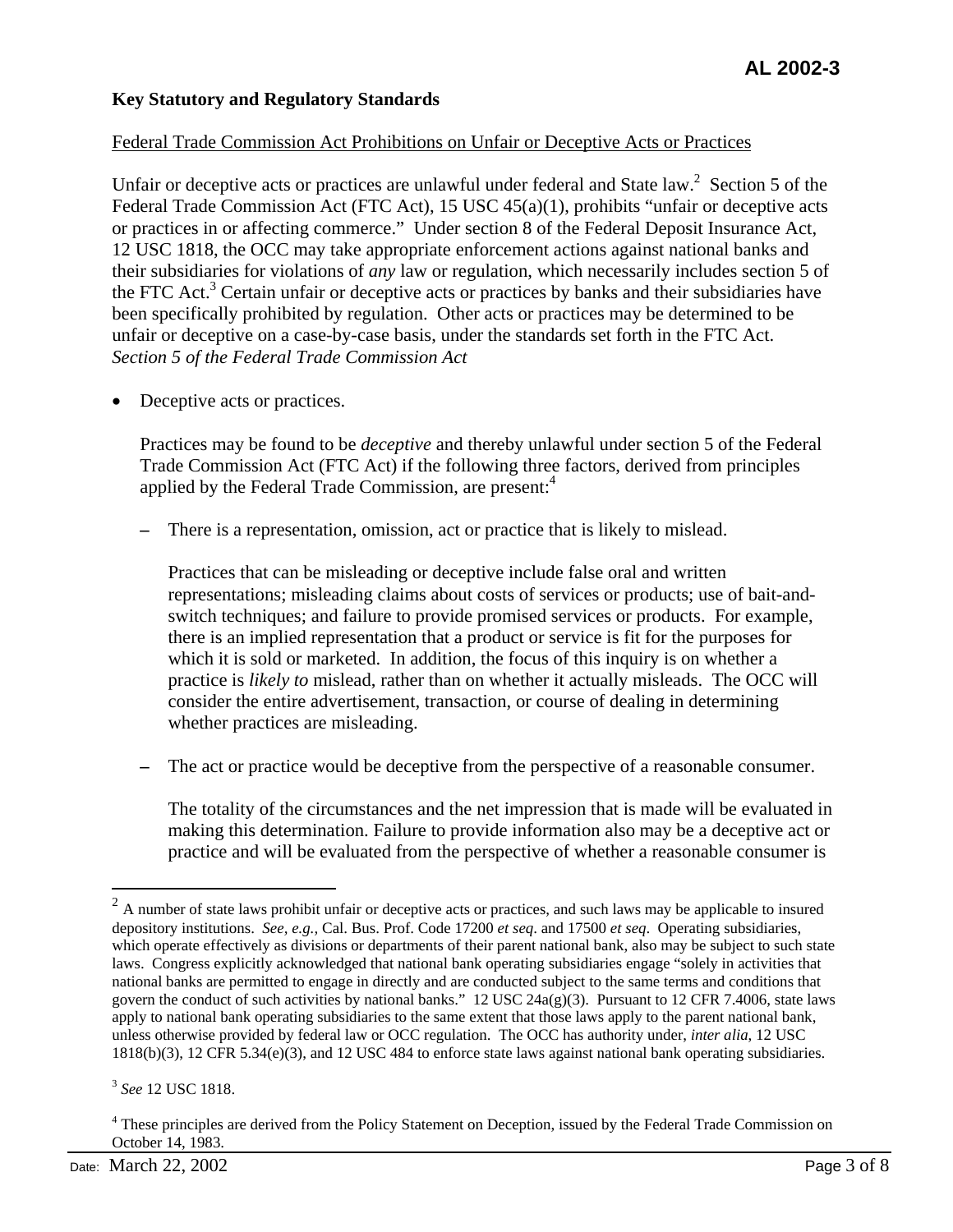likely to have been misled by the omission. A consumer's reaction to an act or practice may be reasonable even if it is not the only reaction that a consumer might have. For example, if marketing conveys more than one meaning to reasonable consumers, one of which is false, it may be deceptive. In addition, an interpretation may be reasonable even if not shared by the majority of consumers who received the marketing. Thus, a practice that misleads a significant minority of consumers may be deceptive. In addition, the OCC will evaluate the act or practice from the perspective of any specific audience to which it was targeted or which was reasonably foreseeable.

Depending on the circumstances, subsequent written disclosures containing accurate information about the benefits or material limitations of a product or service may be insufficient to correct a misleading representation. For example, a misleading representation *may not* have been corrected if the consumer is directed away from the importance of language that qualifies or contradicts the prior representation or if it is unreasonable to expect that a consumer will read the entire document containing the qualifying language. Generally, the OCC does not view a disclosure as unfair or deceptive simply because material information is contained in "fine print." However, information in fine print may be insufficient to modify a statement, made conspicuously elsewhere in the communication, that would be false or misleading without that modification. This could cause the communication as a whole to be deceptive in violation of the FTC Act.

The representation, omission, act, or practice is material.

A material misrepresentation or practice is one that is likely to affect a consumer's choice or conduct concerning a product or service. Consumer injury is likely if inaccurate or omitted information is important to the consumer's decision. Generally, information about costs, benefits, or significant limitations related to the product or service would be material.

Unfair acts or practices.

A practice may be found to be *unfair* and thereby unlawful under section 5 of the FTC Act if: $\frac{5}{3}$ 

The practice causes substantial consumer injury.

Generally, monetary harm, such as when a consumer pays a fee or interest charge, or incurs other similar costs to obtain a bank product or service as a result of an unfair practice, will be deemed to involve substantial injury. An injury may also be substantial if it does a small harm to a large number of consumers or if it raises a significant risk of specific harm.

**–** The injury is not outweighed by benefits to the consumer or to competition.

<sup>&</sup>lt;sup>5</sup> These principles are derived from the Policy Statement on Unfairness, issued by the Federal Trade Commission on December 17, 1980.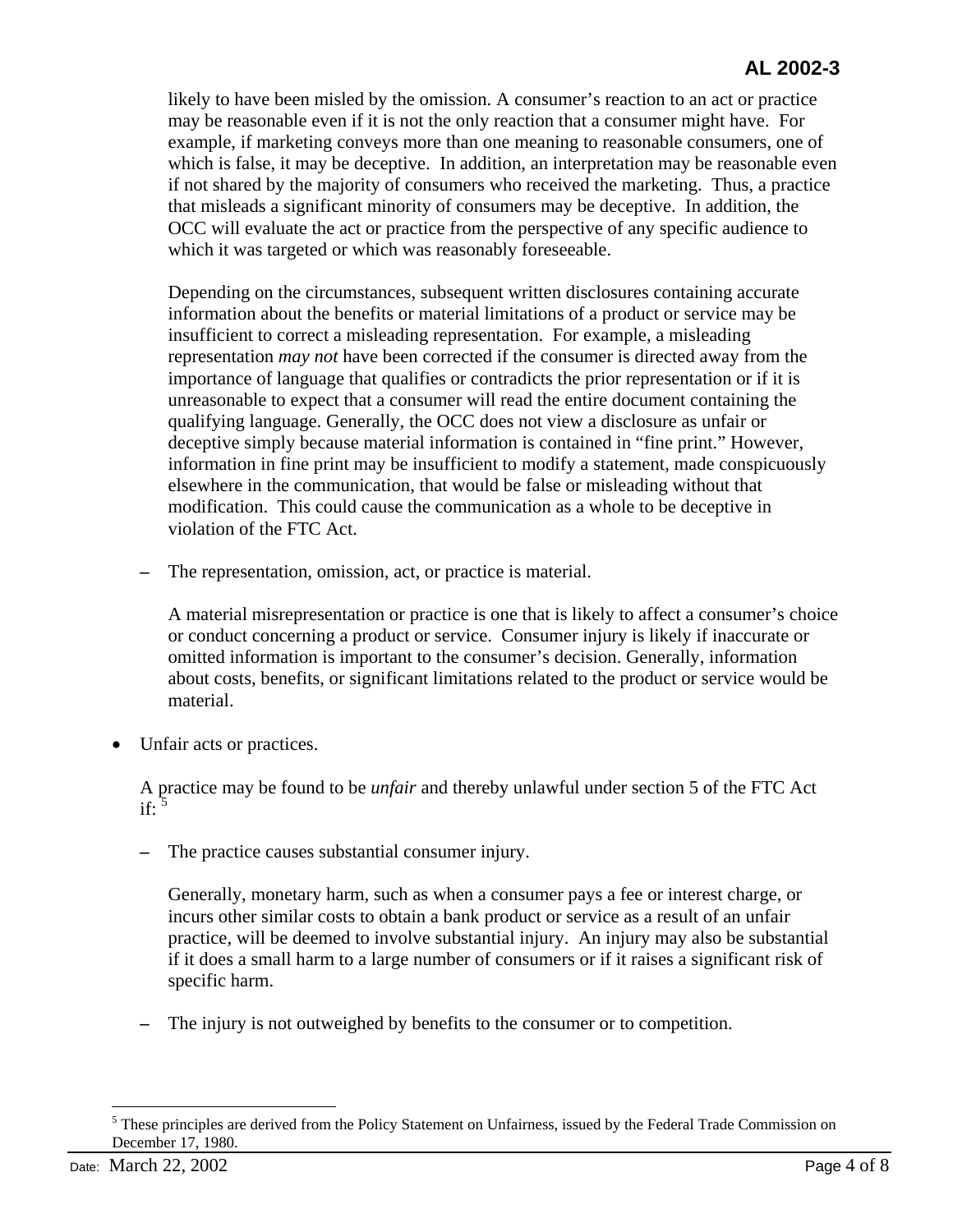To be unfair, a practice must be injurious in its net effects. Generally, an analysis of the net effects includes not only the costs and harm to the consumer, but also consideration of the costs and regulatory burdens to banks, and the potential restrictions on competition and the availability of credit that may result from a finding of unfairness.

**–** The injury caused by the practice is one that consumers could not reasonably have avoided.

For example, the injury could reasonably have been avoided if the consumer had sufficient information to make an informed choice. The OCC will not find a practice unfair solely on the grounds that a consumer could have obtained a more appropriate or satisfactory product or service elsewhere. Rather, consumer harm caused by a practice that is coercive or that otherwise effectively inhibits the consumer from making an informed choice would be considered not reasonably avoidable.

Established public policies may be considered as evidence, to be considered with all other evidence, in determining whether an act or practice is unfair. Such public policy considerations may not, however, serve as a primary basis for such a determination.

• Examples of practices that may violate the FTC Act*.* 

The OCC has taken enforcement action in situations where it concluded that a national bank's practices were deceptive. In each instance, the practice at issue involved a representation or omission about a material aspect of a product or service that was misleading, including:

**–** Failure to provide sufficient information to allow consumers to understand the terms of the product or service being offered without being misled.

The OCC concluded that materials used to market a credit product misled consumers because they suggested particular features and benefits that did not in fact apply to the credit product the consumers received.

**–** Failure to adequately disclose when significant fees or similar material prerequisites applied in order to obtain the particular product or service being offered.

The OCC concluded that consumers were misled when they were offered a credit product on which a fee was imposed and were not made aware that the fee would attach until after they accepted the product.

**–** Failure to adequately disclose material limitations affecting the product or service being offered.

The OCC concluded that consumers were misled by materials used to market a credit-related product that did not disclose that numerous exceptions applied to the material benefits that were promised.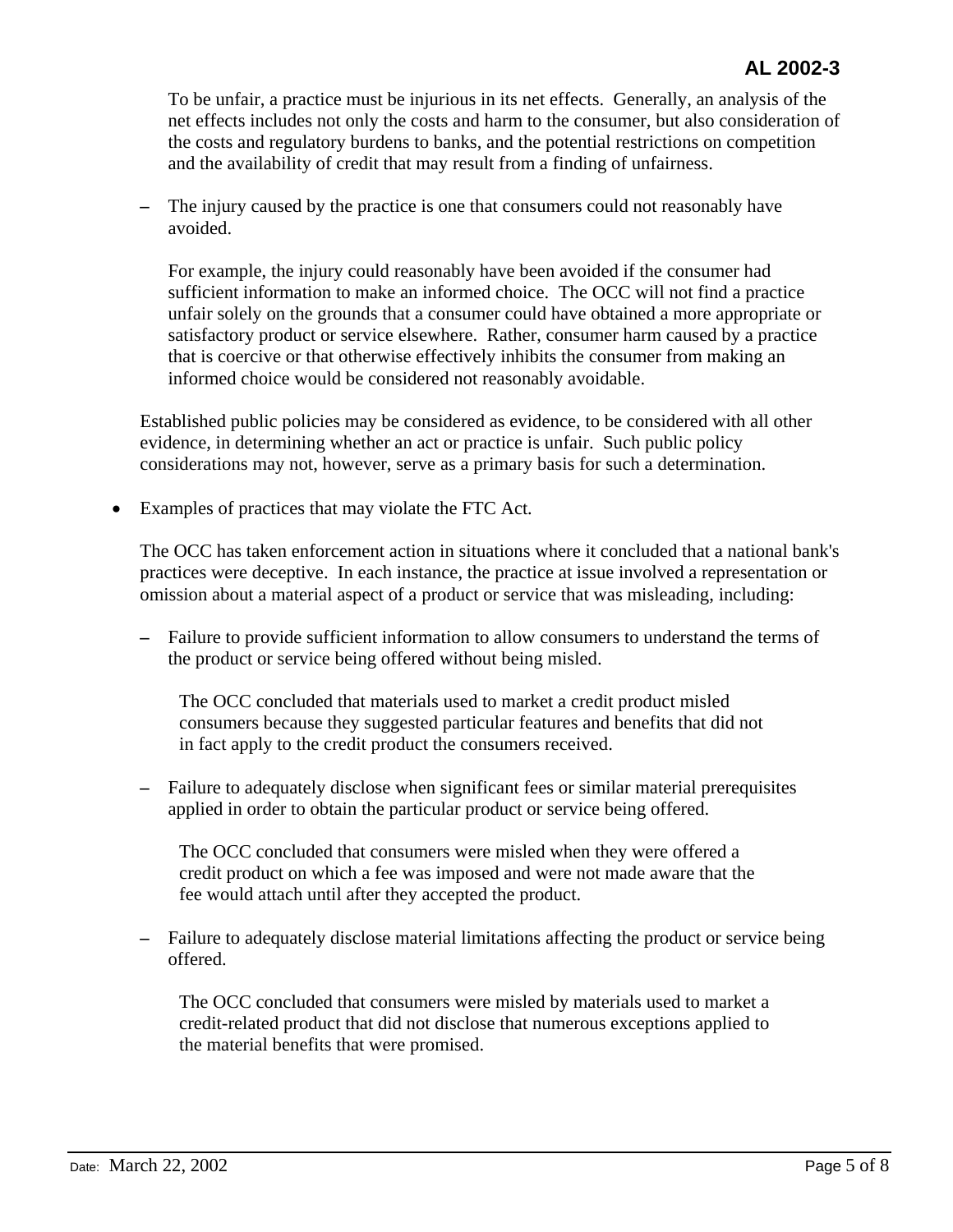#### Relation to Other Laws

A number of specific compliance laws may also apply to practices that are unfair or deceptive. The following describes some of the related issues that can arise under certain compliance laws:

• Truth in Lending Act

Under the Truth in Lending Act (TILA) and Regulation Z, a creditor that extends consumer credit must make certain disclosures "clearly and conspicuously" that describe the cost and terms of that credit. Depending upon the totality of the circumstances, failure to comply with certain TILA provisions may also involve conduct that constitutes an unlawful, unfair, or deceptive act or practice. Moreover, depending upon the totality of the circumstances, an institution may be engaged in unfair or deceptive acts or practices for marketing or other practices even if the transaction is otherwise in technical compliance with applicable TILA and Regulation Z provisions. For example, advertising a "guaranteed" or "lifetime" interest rate could be misleading when the institution makes the representation despite an intention to increase the rate. Such an institution could face reputation or litigation risks if consumers are not provided information that the institution may unilaterally change the contract terms – *whether or not* the institution's disclosure of a fixed interest rate satisfies the technical requirements of TILA.

• Equal Credit Opportunity Act

The Equal Credit Opportunity Act (ECOA) and Regulation B prohibit discrimination in any aspect of a credit transaction against persons on the basis of race, color, religion, national origin, sex, marital status, age, and the fact that an applicant's income derives from any public assistance program. Depending upon the totality of the circumstances, an institution that engages in unfair or deceptive acts or practices may also violate the Equal Credit Opportunity Act (ECOA) – particularly if such acts or practices affect or are targeted at consumers based on their age, race, gender or other prohibited factor.

• Privacy Regulations

12 CFR 40, the OCC's regulations implementing Title V of the Gramm-Leach-Bliley Act (Privacy regulations), among other things, prohibit the disclosure to a nonaffiliated third party, other than to a consumer reporting agency, of an account number or similar access code for a credit card, deposit, or transaction account of a consumer for use in marketing.<sup>6</sup>

Depending upon the totality of the circumstances, an institution that does not comply with these requirements may be also engaging in unfair or deceptive acts or practices – for example, in connection with the unlawful disclosure of account numbers in connection with marketing of a third party's products or services.

• Fair Debt Collection Practices Act

The Fair Debt Collection Practices Act (FDCPA) prohibits unfair, deceptive, and abusive practices related to collection of consumer debts. Although the bank itself may not be subject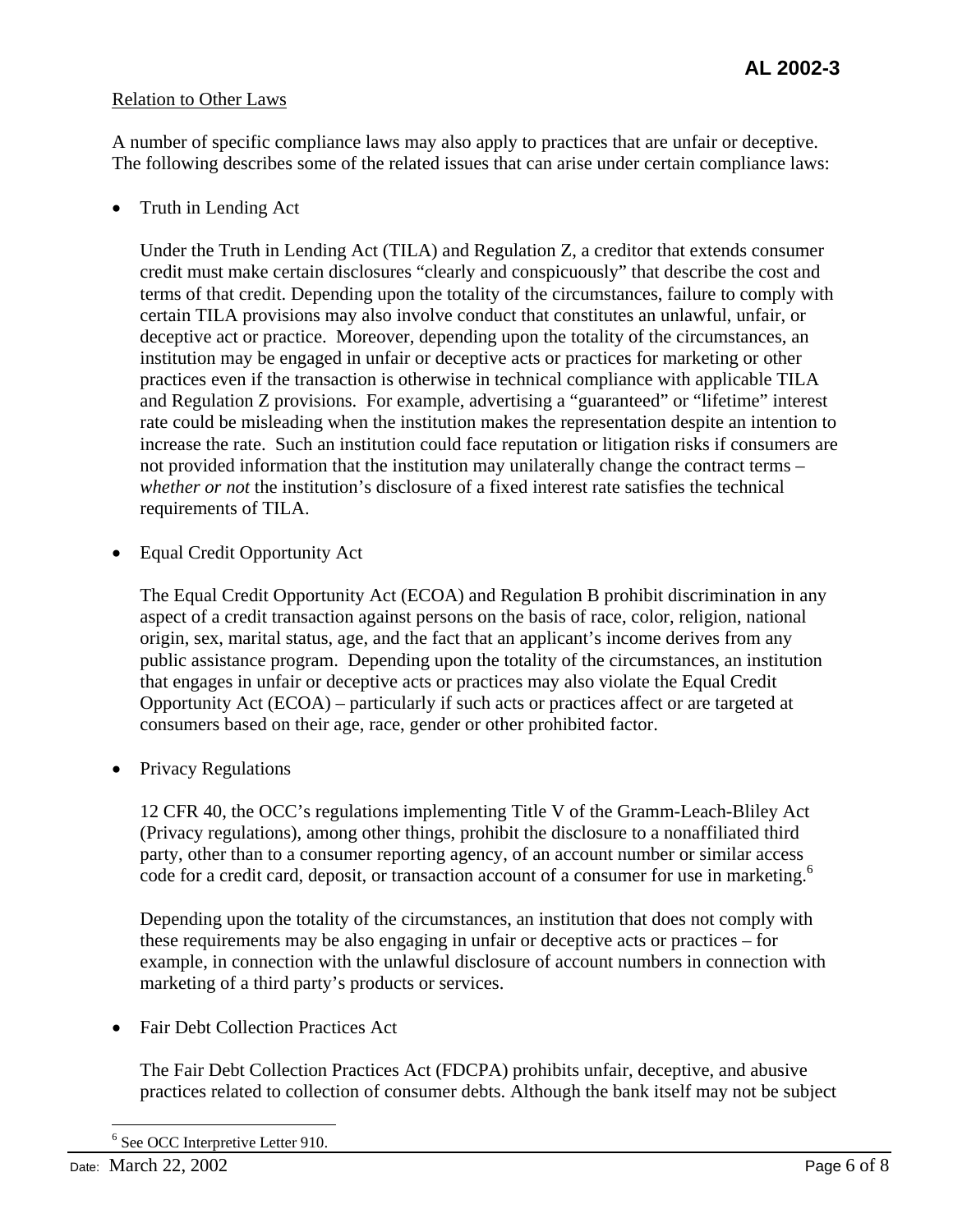to the FDCPA when a third party collects debts on its behalf, it nevertheless faces reputation risk – and potential legal risk for approving or assisting in an unfair or deceptive act or practice in violation of the FTC Act – if the third party violates the FDCPA by engaging in deception, harassment, or threats in the collection of the bank's loans.

## **GUIDELINES FOR MANAGING RISK**

The following general guidelines illustrate the types of actions that could be taken by bank management to manage the risks identified in this advisory letter and to improve consumer information and customer service:

- Verify that information provided to consumers is complete and accurate and is not likely to mislead or deceive a reasonable consumer. This includes a review to ensure that customers receiving the information can reasonably be expected to understand the information about products or services -- including any material limitations – without having to do "detective" work.
- Avoid the use of claims such as "guaranteed," "pre-approved," and "lifetime rates," if there is a significant possibility that consumers will not receive the terms that have been advertised, and this possibility is not described adequately.
- Provide a clear, up-front disclosure of any contract provision that permits a change in the terms of the products or services that are offered.
- Avoid engaging in promotions of a product or service that highlight a particular benefit, if that benefit will be negated by another aspect of the transaction. For example, a product should not be promoted as having "no annual fees" if the product requires the consumer to pay annual premiums for another linked product, such as mandatory credit life insurance, or if the agreement would permit imposition of such a fee at any time, and this possibility is not described adequately.
- Review telemarketing scripts used to market products to bank customers for accuracy and to ensure that they fairly and adequately describe the terms, benefits, and material limitations of the product or service being offered.
- Clearly notify consumers in connection with "free trial periods" for services at the time of an initial solicitation and subsequently  $-$  if the consumer will be required to affirmatively act to cancel the service at the end of the trial period to avoid being billed for service past the trial period. Get clear and affirmative consent to terms and billing arrangements.
- Follow the guidance relating to due diligence in selecting a third-party vendor, monitoring vendor performance, and maintaining proper documentation about vendor management in OCC Advisory Letter 2000-9, "Third Party Risk," issued August 29, 2000, and in OCC Bulletin 2001-47, "Third Party Relationships," issued November 1, 2001. Appropriate due diligence includes a review of the competence and business practices of the third party, as well as the financial capacity of the third party.
- Ensure that contractual arrangements with third-party service providers protect the bank against risk. For example, a bank should carefully consider whether a contract with a